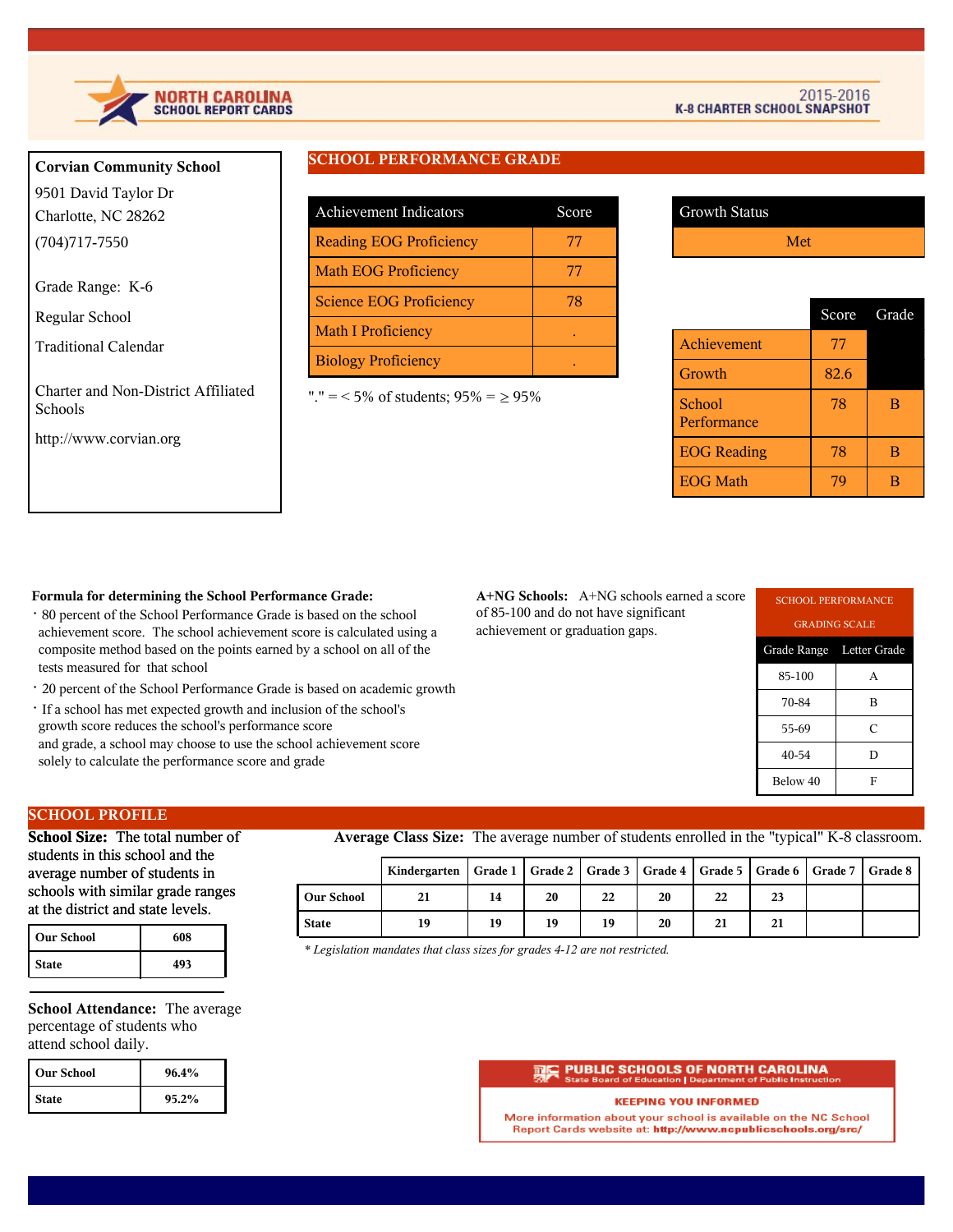# **SCHOOL PERFORMANCE**

**Performance of Students on the NC End-of-Grade Tests:** Percentage of Students at **Level 1** ( **Limited Command** of knowledge and skills)

| LEVELI            | Reading | Math    | <b>Science</b> |
|-------------------|---------|---------|----------------|
| <b>Our School</b> | $9.5\%$ | $8.6\%$ | $7.7\%$        |
| <b>State</b>      | 21.6%   | 24.0%   | 14.0%          |

 $N/A = 5\%$  of students;  $95\% = \ge 95\%$ 

**Performance of Students on the NC End-of-Grade Tests:** Percentage of Students at **Level 2** ( **Partial Command** of knowledge and skills)

| LEVEL 2           | Reading | Math  | <b>Science</b> |
|-------------------|---------|-------|----------------|
| <b>Our School</b> | 13.5%   | 14.0% | 14.3%          |
| <b>State</b>      | 21.5%   | 21.3% | 13.3%          |

 $N/A = 5\%$  of students;  $95\% = \geq 95\%$ 

**Performance of Students on the NC End-of-Grade Tests:** Percentage of Students at **Level 3** ( **Sufficient Command** of knowledge and skills) *Students performing at Level 3 are performing at grade level.*

| LEVEL 3           | Reading | Math    | <b>Science</b> |
|-------------------|---------|---------|----------------|
| <b>Our School</b> | $9.7\%$ | $9.7\%$ | 17.6%          |
| <b>State</b>      | 11.2%   | $7.7\%$ | $9.6\%$        |

 $N/A = 5\%$  of students;  $95\% = 95\%$ 

**Performance of Students on the NC End-of-Grade Tests:** Percentage of Students at **Level 4** ( **Solid Command** of knowledge and skills) *Students scoring at Level 4 meet NC Standard for College-and Career-Readiness and are performing at or above grade level.*

| LEVEL 4           | Reading | Math  | <b>Science</b> |
|-------------------|---------|-------|----------------|
| <b>Our School</b> | 47.0%   | 39.0% | 52.7%          |
| <b>State</b>      | 34.5%   | 29.4% | 42.1%          |

 $N/A = 5\%$  of students;  $95\% = \ge 95\%$ 

**Performance of Students on the NC End-of-Grade Tests:** Percentage of Students at **Level 5** ( **Superior Command** of knowledge and skills) *Students scoring at Level 5 meet NC Standard for College-and Career-Readiness and are performing at or above grade level.*

| LEVEL 5           | Reading | Math  | <b>Science</b> |
|-------------------|---------|-------|----------------|
| <b>Our School</b> | 20.3%   | 28.7% | $7.7\%$        |
| <b>State</b>      | 11.3%   | 17.6% | 21.0%          |

 $N/A = 5\%$  of students;  $95\% = \ge 95\%$ 

# **FIVE ACHIEVEMENT LEVELS**

**LEVEL 1: Limited Command** of knowledge and skills

- Performing At or Above Grade Level: NO
- Meets N.C. Standard for College-and Career-Readiness: NO

#### **LEVEL 2: Partial Command** of knowledge and skills

- Performing At or Above Grade Level: NO
- Meets N.C. Standard for College-and Career-Readiness: NO

**LEVEL 3: Sufficient Command** of knowledge and skills

- Performing At or Above Grade Level: YES
- Meets N.C. Standard for College-and Career-Readiness: NO

#### **LEVEL 4: Solid Command** of knowledge and skills

- Performing At or Above Grade Level: YES
- Meets N.C. Standard for College-and Career-Readiness: YES
- **LEVEL 5: Superior Command** of knowledge and skills
- Performing At or Above Grade Level: YES
- Meets N.C. Standard for College-and Career-Readiness: YES

# **What does this achievement level number mean?**

Students scoring at Levels 1 and 2 will likely need additional help next year to succeed in that subject area. Students scoring at Level 3 are considered proficient for that grade level or course, but may still need some targeted help in the next grade or course. Students scoring at Levels 4 and 5 are ready for the next grade or course, and are also on a path to be prepared for college or a career by the time they graduate.

*The reading and math End-of-Grade tests are administered in grades 3-8. The science End-of-Grade tests are administered in grades 5 and 8 only.*

 $\mathcal{L}_\text{max}$  and  $\mathcal{L}_\text{max}$  and  $\mathcal{L}_\text{max}$  and  $\mathcal{L}_\text{max}$  and  $\mathcal{L}_\text{max}$ 

 $\mathcal{L}_\text{max}$  and the contract of the contract of the contract of the contract of the contract of the contract of the contract of the contract of the contract of the contract of the contract of the contract of the contrac

**Annual Participation Requirements:** Schools are required to test at least 95 percent of their students on assessments administered for accountability. This requirement is for the all students group and for each student group. The minimum number of students needed in a group is 30.

Our school met 8 out of 8 targets.

For more information on participation requirements please go to www.ncpublicschools.org/accountability/reporting.